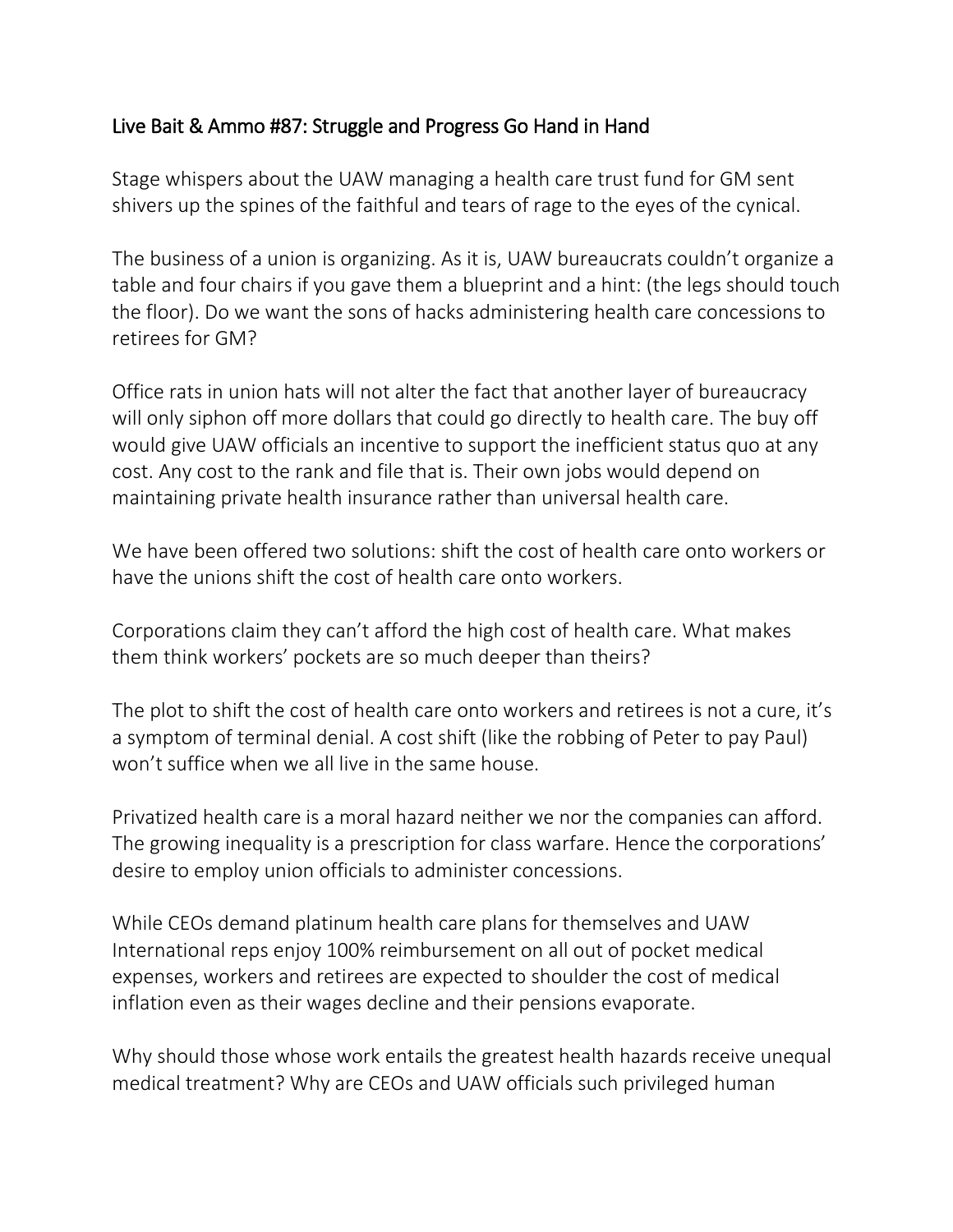beings? Let them have the country clubs. We want equal access to the hospital, the doctor, and the pharmacy.

Our major competitors in Europe and Japan opted for socialized health care after WW2, but the United States chose to privatize medicine and make insurance dependent on employment. This patronage system whereby employees received health benefits and pension promises in lieu of raises had a good will return on investment: loyalty. US employers experienced low turnover because of the social contract implicit in employer sponsored health and pension benefits. But things have changed. The social contract is on a gurney in a deserted hallway one flight above the morgue.

We won't revive the social contract by making concessions. There is no incentive to change as long as employers can shift the cost onto workers. The UAW has advocated for a national solution to the health care crisis for years, but lip service is a poor excuse for thunder and lightning.

Struggle and progress go hand in hand. Soldiers of Solidarity don't want health care just for ourselves, we want it for everyone. Cooperation with the corporate agenda to cut benefits and shift the costs onto workers will not save jobs or advance the cause of social justice, it will only delay the inevitable: a health care system that serves everyone equally.

SOS wants everyone to have the same health care benefits that CEOs and union officials enjoy. The Corporations will not join us in demanding universal health care as long as they can shift the cost onto workers and keep the perks for themselves and their junior partners.

Should workers volunteer to bankrupt themselves to save the company? Or should the companies and the unions together demand a solution that benefits all Americans by leveling the playing field with our European and Japanese competitors?

The UAW has bargained too narrowly for too long. We will succeed in organizing when the needs of all workers and the goals of the union are one and the same. We deserve a strategy of confrontation that connects the struggle of union